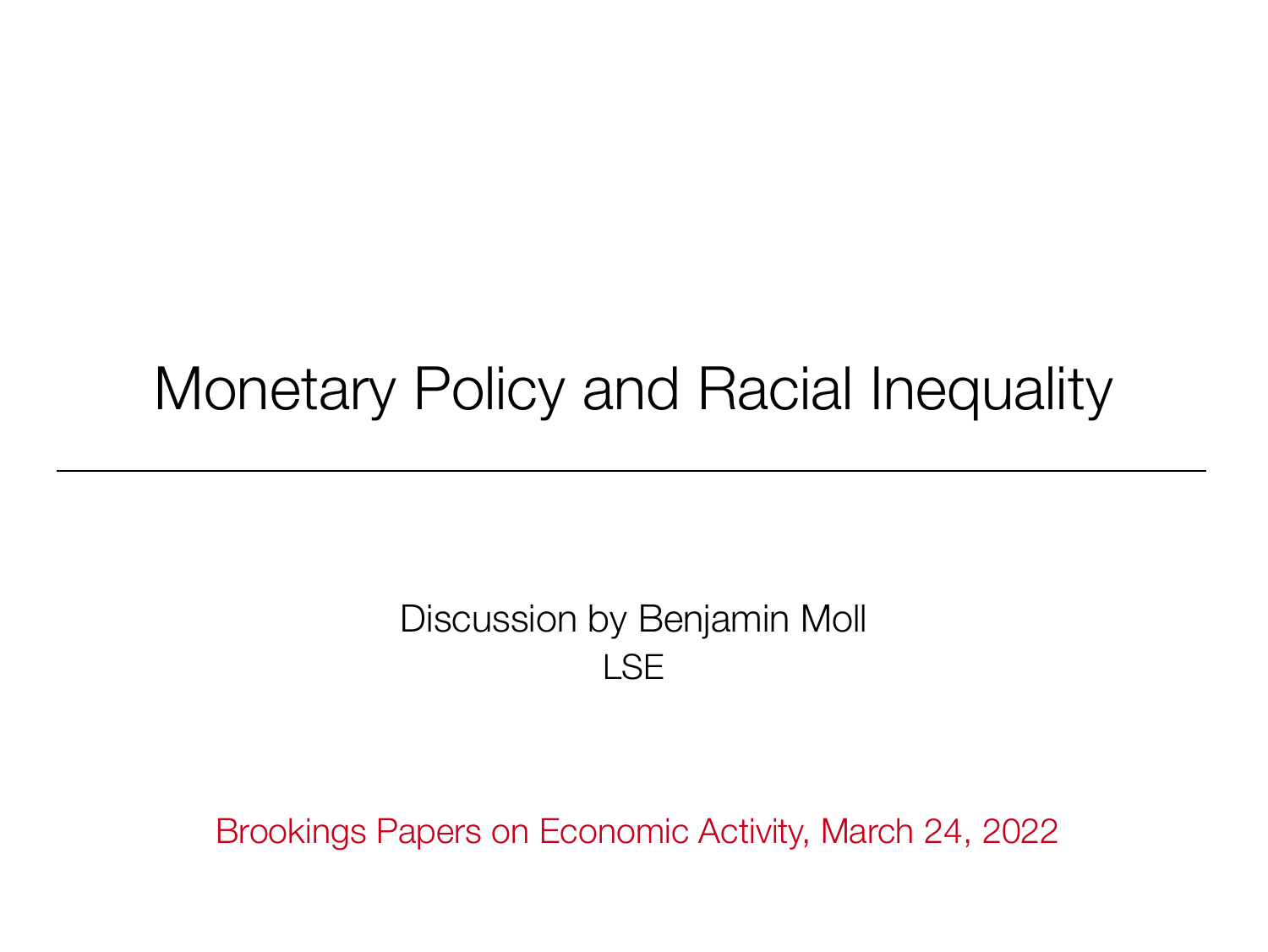- *•* Very interesting paper on an important topic!
- *• r ↓* has opposite effects on racial income and wealth inequality

1. on one hand: racial unemployment gap  $\downarrow \Rightarrow \frac{\text{earnings of white}}{\text{earnings of blocks}} \downarrow$ 

2. on other hand: asset prices *↑⇒* wealth of whites wealth of blacks *↑*

*•* "Monetary policymakers face trade-off: monetary accommodation widens racial wealth inequality as it reduces income inequality."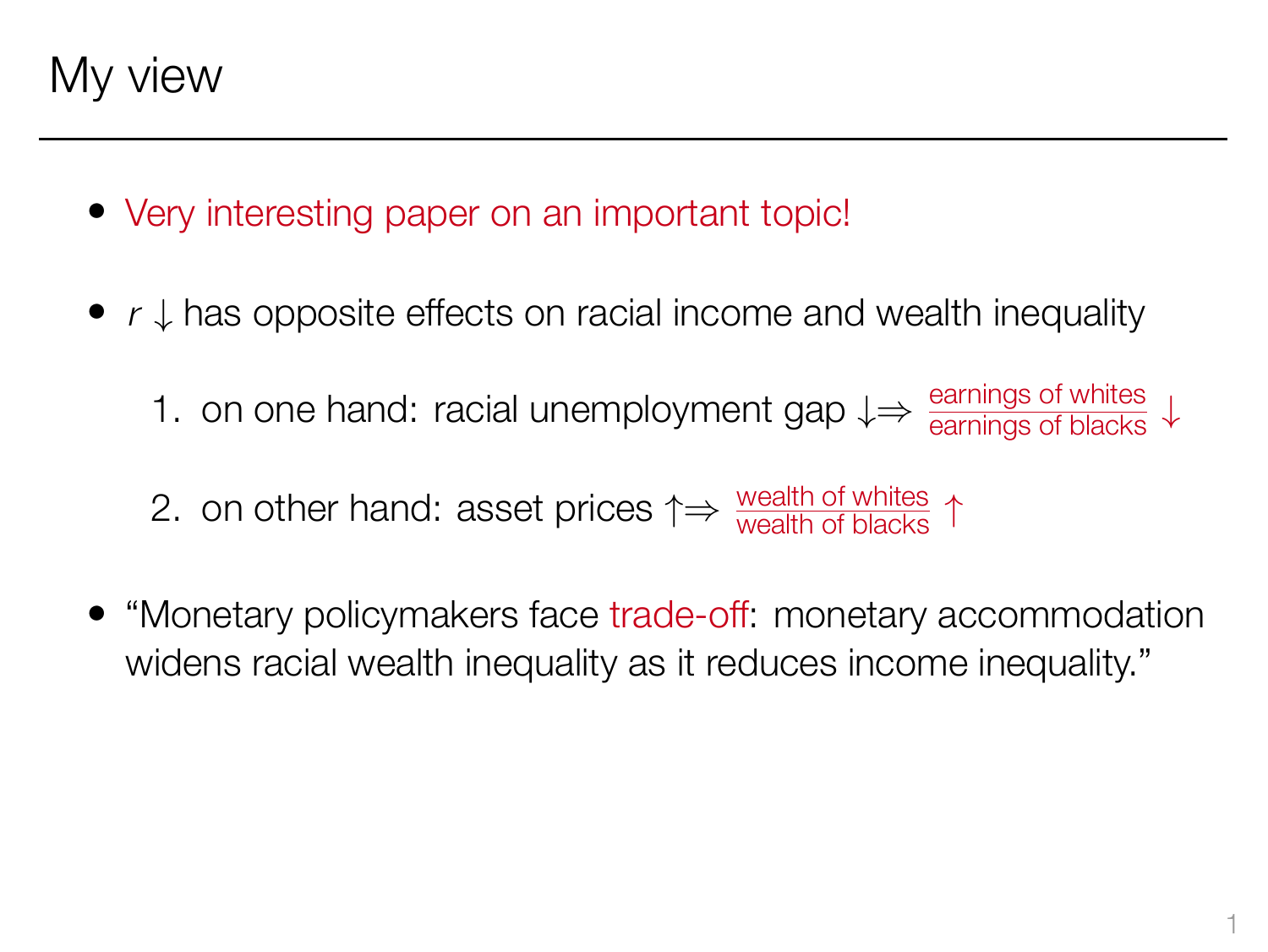More provocative version: "Reduction in earnings gap pales in comparison to effects on wealth gap" **Figure 17:** *Comparison of relative earnings and portfolio effects*



"Our analysis therefore does not bode well for the suggestion [...] that more accommodative monetary policy helps alleviate racial inequalities"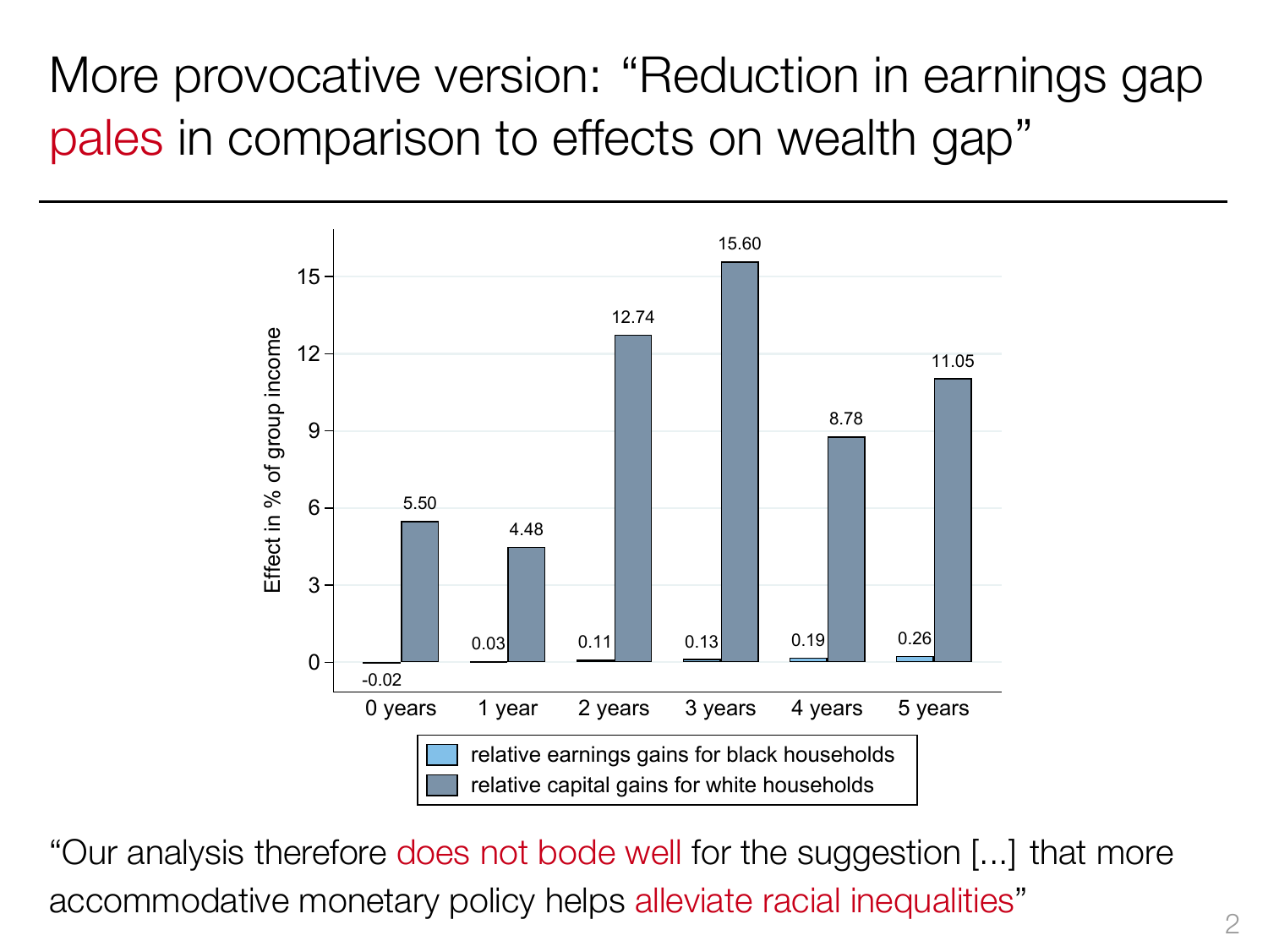#### Key: large and very persistent asset-price effects -<br>-<br>.  $\overline{a}$ .<br>.<br>.  $\frac{1}{2}$

Figure 9: 100bp monetary policy shock (LP-IV with Romer-Romer)



- See section 5.1.1 in paper for helpful discussion
- $\Omega$  consistent with a case other adirectes • Consistent with some other estimates ...
- $\bullet$  ... but still puzzling to me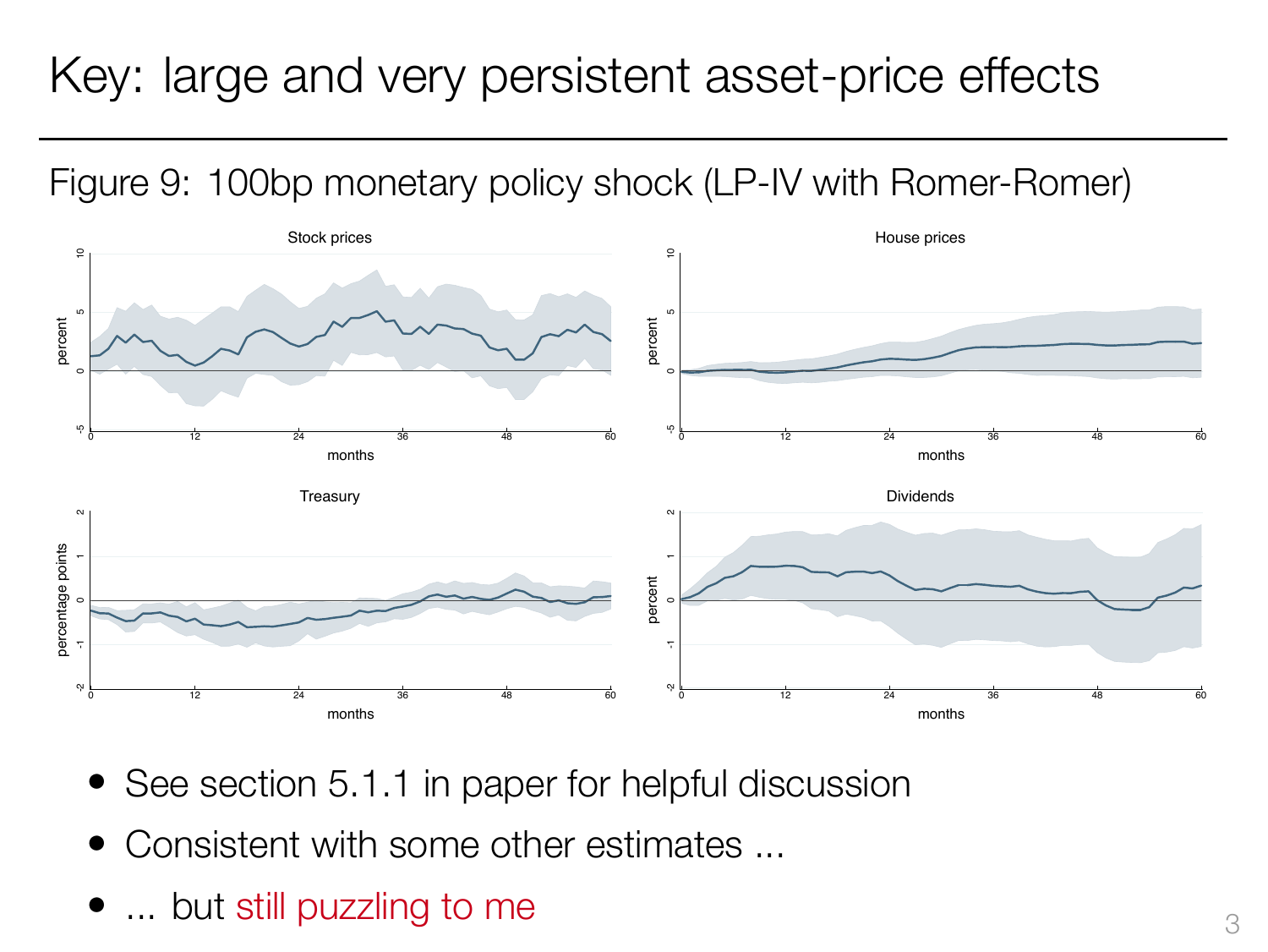1. A quibble

2. Comment on provocative conclusion: apples vs oranges?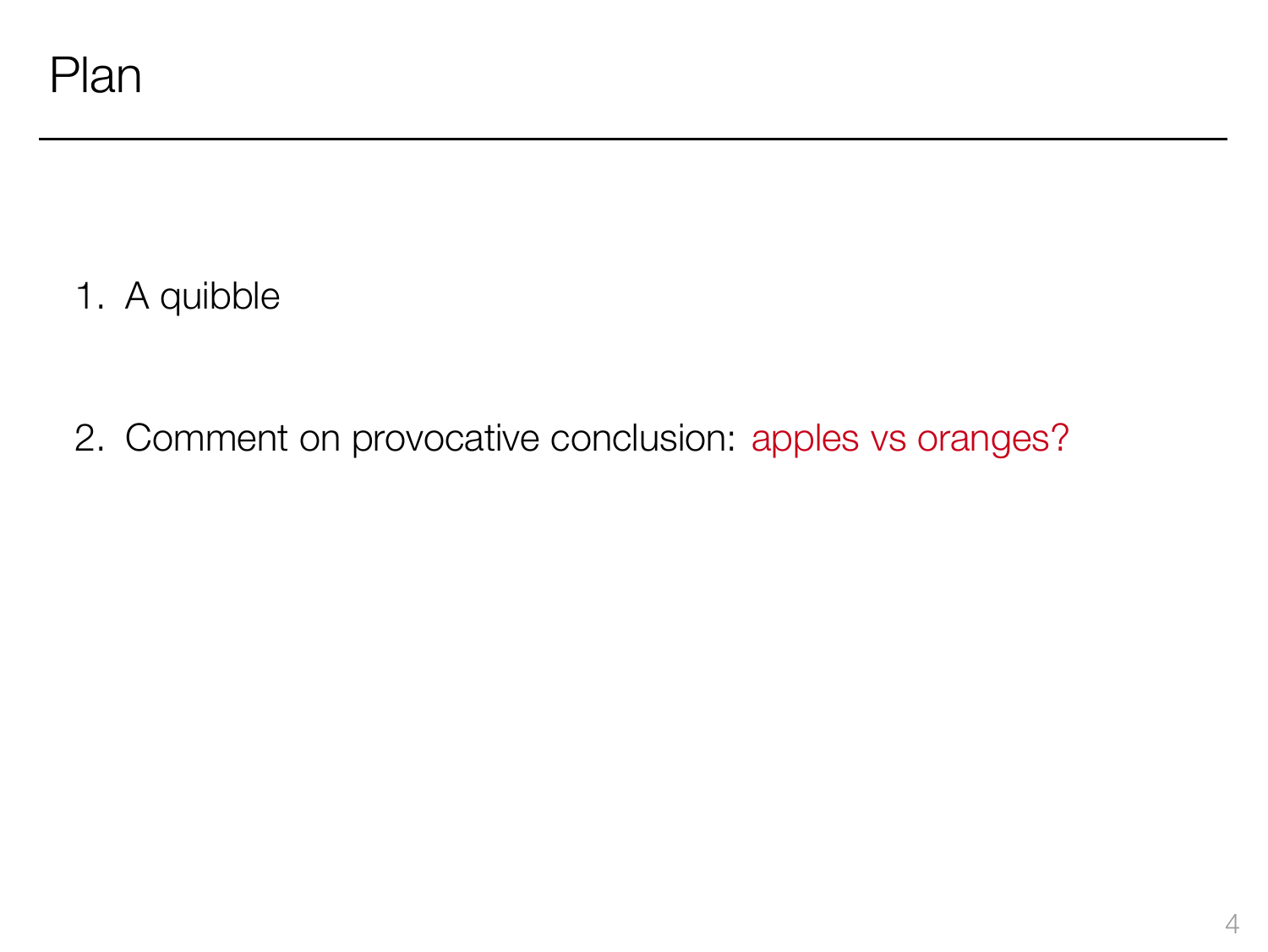### Quibble: same MPC for black and white hh's

- *•* To compare earnings and portfolio effects, BKSW convert capital gains into consumption units
- *•* Do not observe consumption *⇒* use existing estimate for MPC out of stock market wealth = 3*.*2% (ChodorowReich et al)
- *•* But literature provides average MPC rather than MPC by race or other observables *⇒* use same MPC for black and white hh's
- *•* My quibble: very possible that MPC of black hh's *>>* MPC of white hh's (e.g. lower liquid wealth, collateral more important)
- *•* Example (extreme): white MPC = 3%, black MPC = 20%
	- *•* white consumption gain = 3%*×* \$18,900 = \$567
	- *•* black consumption gain = 20%*×* \$3,300 = \$660 > \$567
	- *⇒* main finding reversed: monetary policy reduces racial inequality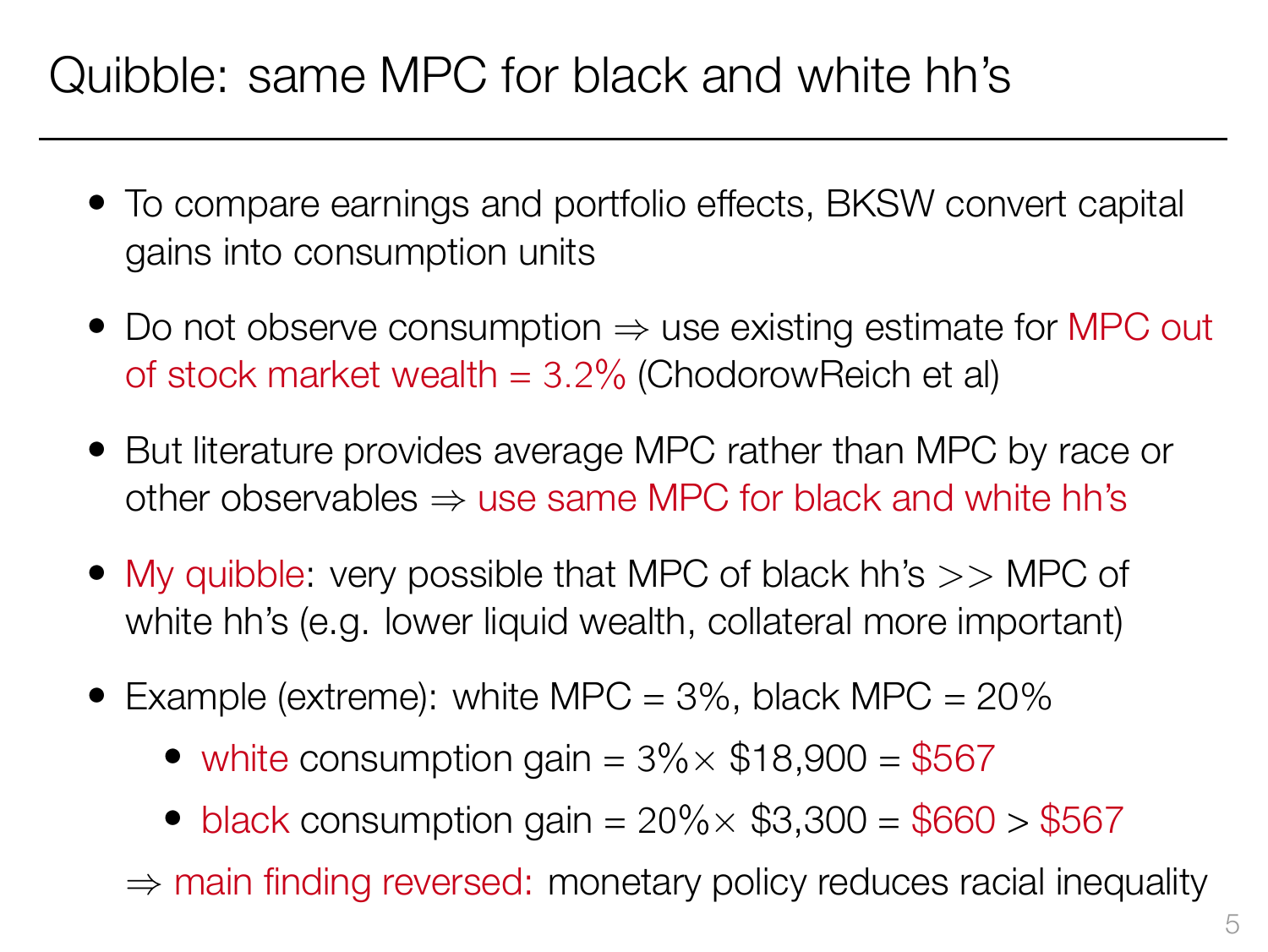# Comment on provocative conclusion: apples vs oranges?

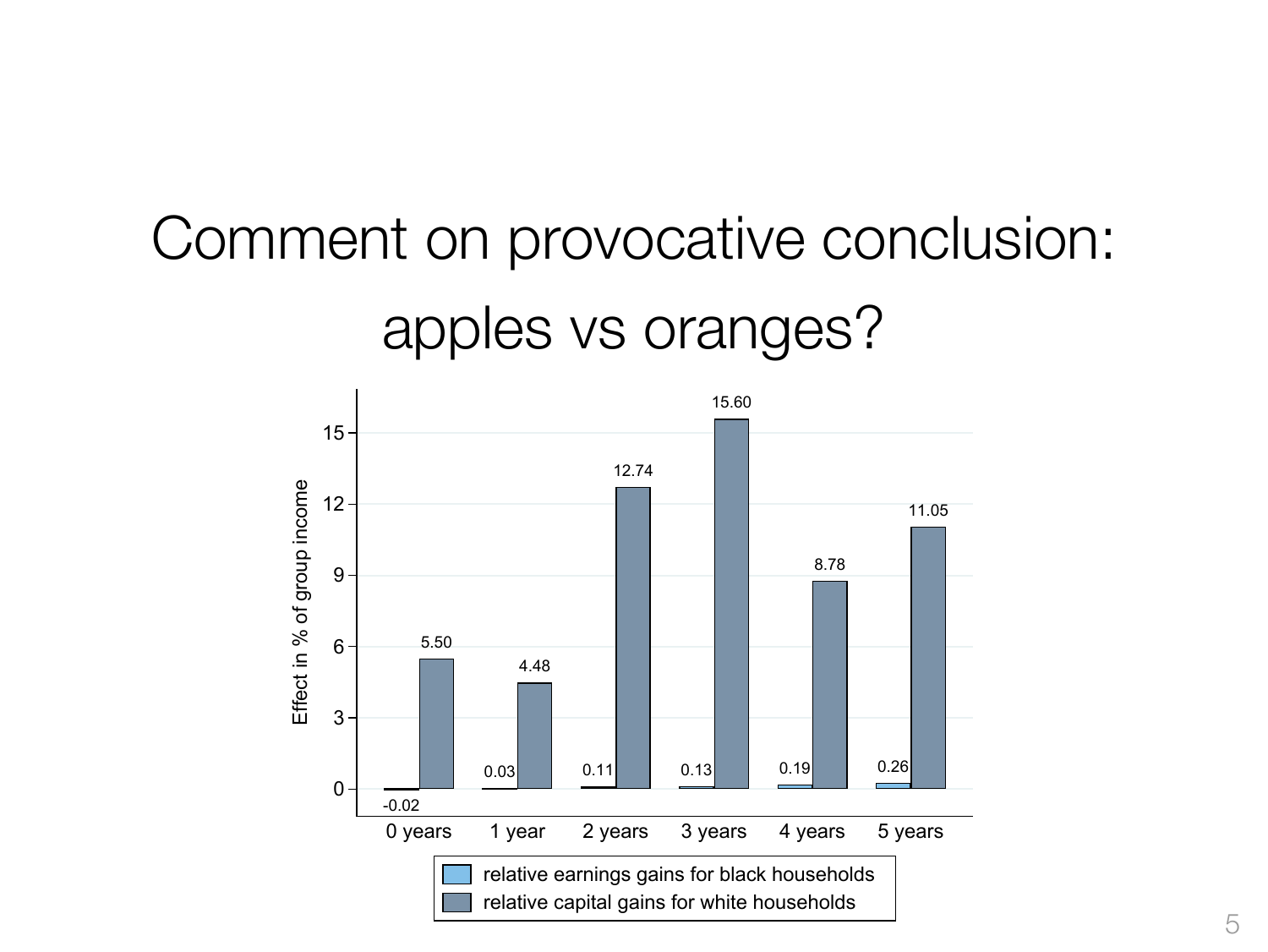- *•* Paper compares earnings gains with capital gains (both in \$)
- *•* But capital gains are unrealized capital gains
- *•* Question: are unrealized capital gains generated by *r ↓* comparable to earnings? (Haig-Simons?)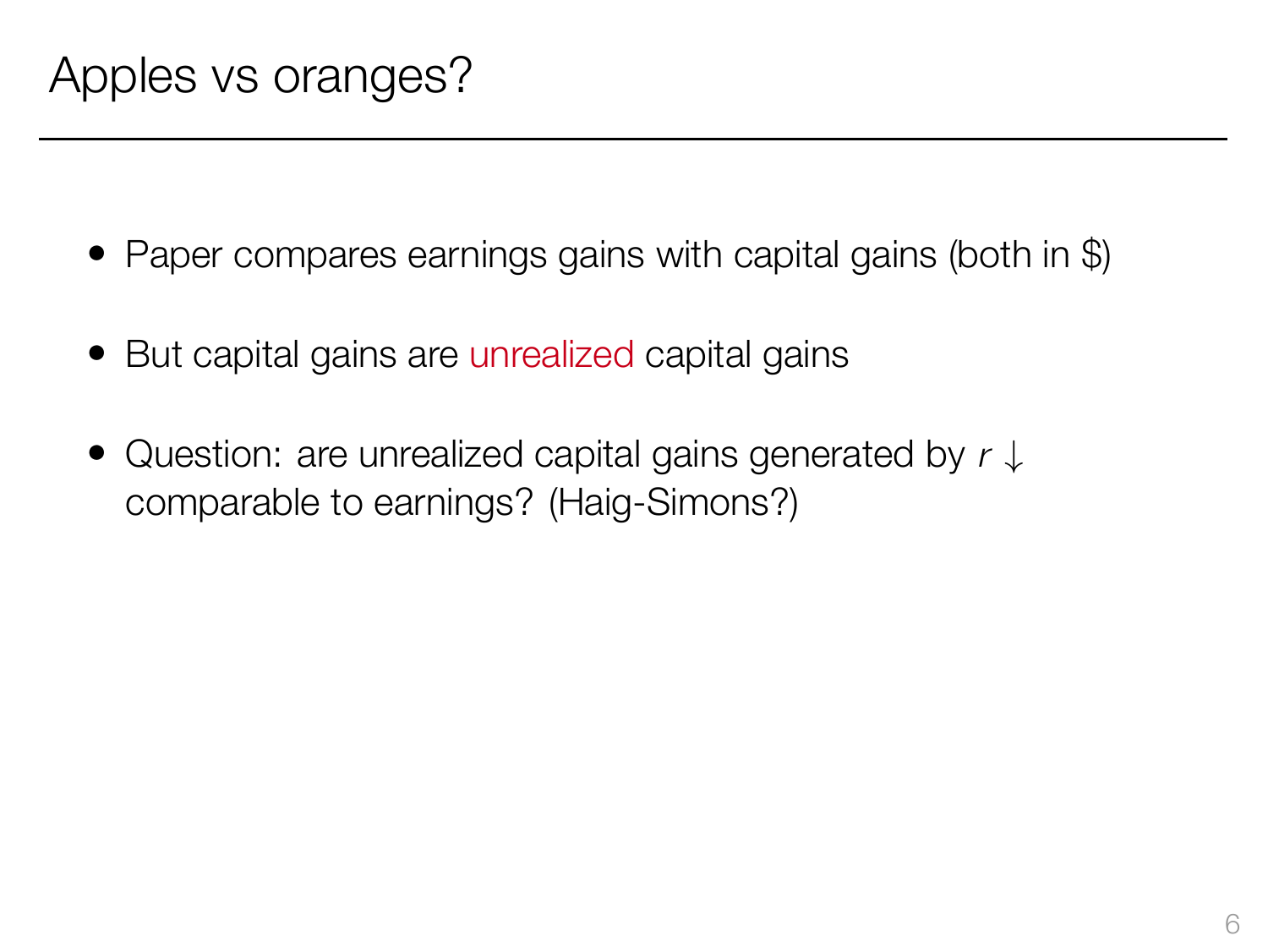### Kaldor (1955) "An Expenditure Tax"

- *•* "We may now turn to the other type of capital appreciation which reflects a fall in interest rates rather than the expectation of higher earning power"
- *•* "This in a sense is in an intermediate category [...] since the rise in capital values in this case [comes] without a corresponding increase in the flow of real income accruing from that wealth."
- *•* "For in so far as a capital gain is realized and spent [...] the benefit derived from the gain is equivalent to that of any other casual profit."
- "If however it is not so realized, there is clearly only a smaller benefit."

Kaldor's takeaway from this discussion: super tricky to define notion of income that would be good tax base *⇒* prefer an expenditure tax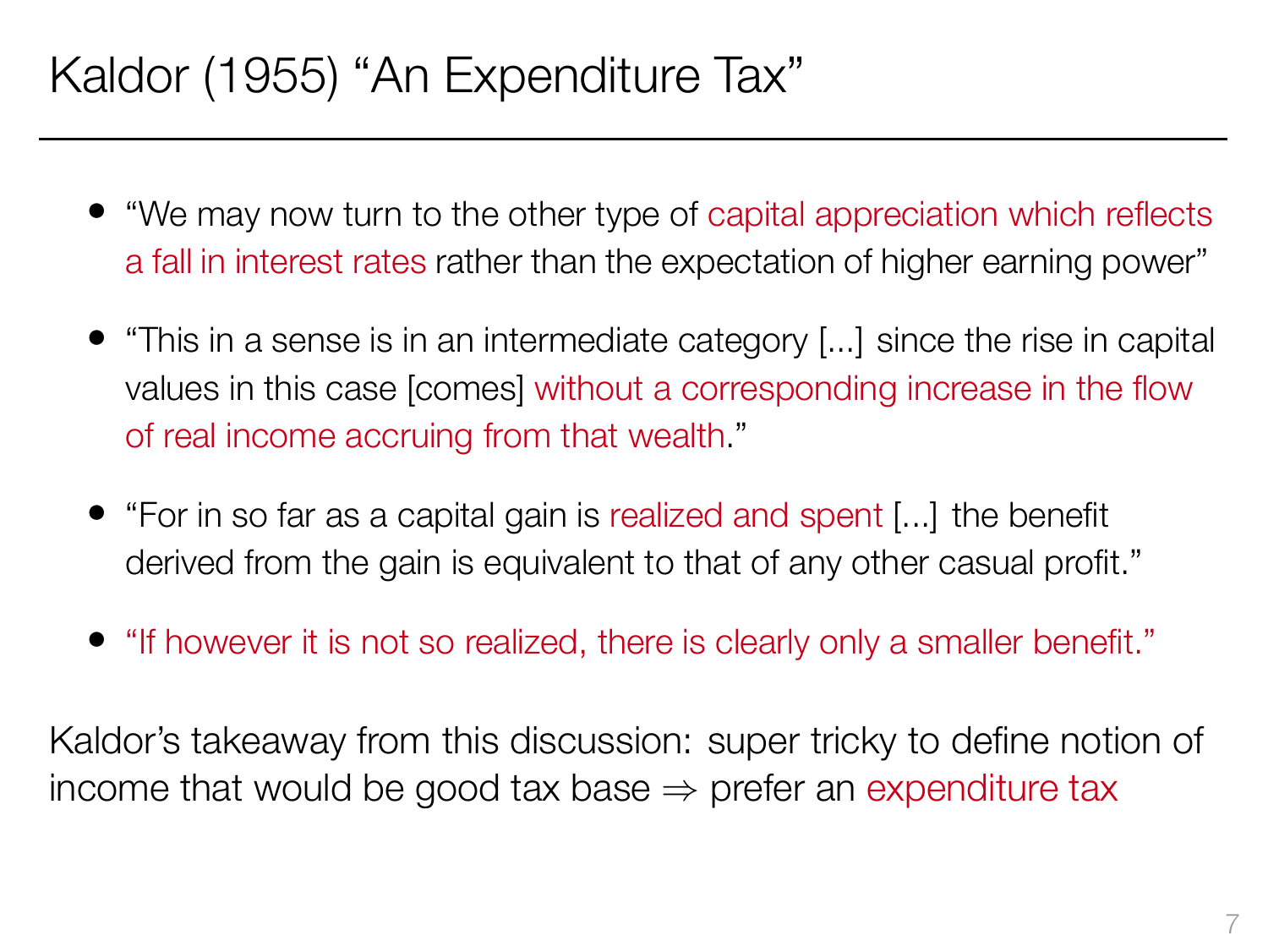Literature in macro & hh finance examines effect of asset-price changes on wealth and welfare inequality

- *•* Paish (1940)
- *•* Whalley (1979) "Capital Gains Taxation and Interest Rate Changes"
- *•* Catherine, Miller and Sarin (2020)
- *•* Cioffi (2022)
- *•* Gomez (2020)
- *•* Gomez and Gouin-Bonenfant (2020)
- *•* Greenwald, Leombroni, Lustig and Van Nieuwerburgh (2021)
- Imrohoroglu and Zhao (2022)
- *•* Moll (2020)
- *•* Fagereng, Gomez, Gouin-Bonenfant, Holm, Moll and Natvik (2022) 8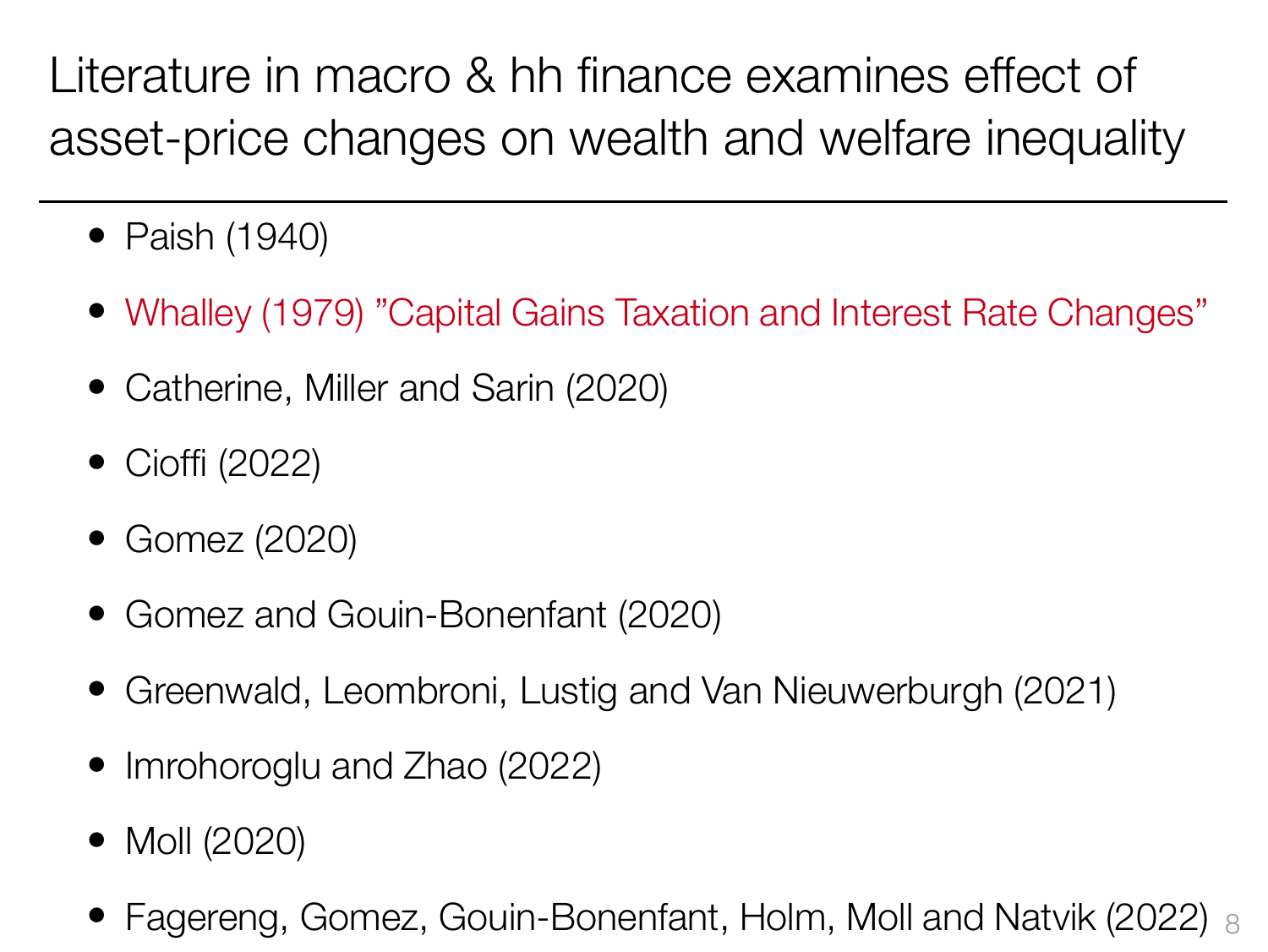### Asset-Price Redistribution<sup>∗</sup>

Andreas Fagereng † Matthieu Gomez  $\ddagger$  Émilien Gouin-Bonenfant<sup>‡</sup> Martin Holm  $\S$  Benjamin Moll  $\P$  Gisle Natvik  $\dagger$ 

March 2022

#### **Abstract**

The past forty years have seen large increases in valuations across many asset classes. These rising valuations had important effects on the distribution of wealth. However, little is known regarding their effect on the distribution of *welfare*. To make progress on this question, we derive a sufficient statistic for the welfare effect of a rise in asset prices that depends of the present value of an individual's *net asset sales*. We then estimate this quantity using panel microdata covering the universe of Norwegian financial transactions from 1994 to 2015. We find that rising asset valuations had large redistributive consequences: they redistributed welfare from the young towards the old, and from the poor towards the wealthy.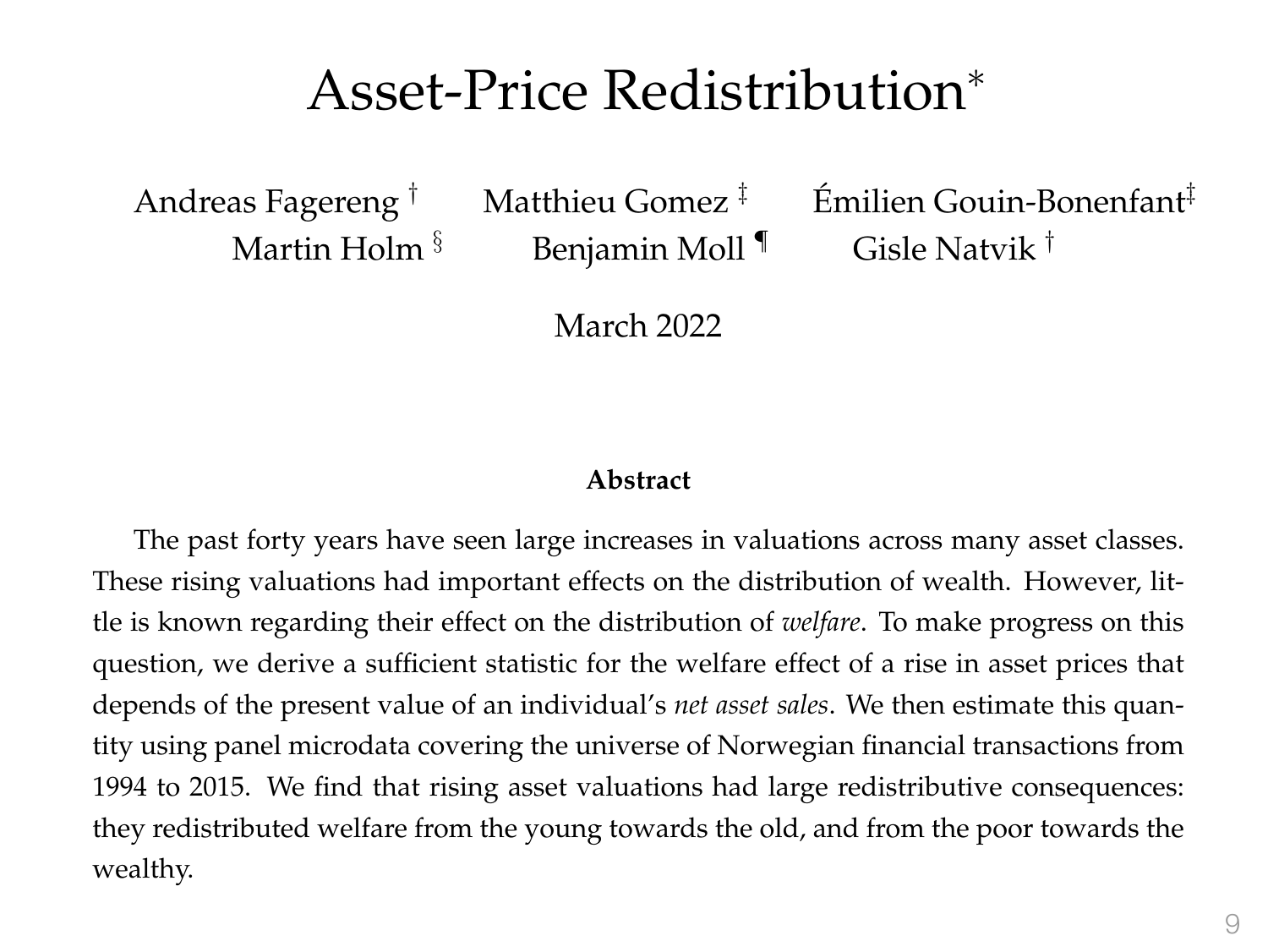#### Equivalent variation of asset price changes

Is there way to translate asset price changes due to *r ↓* into money-metric welfare measure that is comparable to income gains?

Yes! Sufficient-statistics formula for equivalent variation

$$
\text{Welfare Gain (EV)}_i = \sum_{t=0}^T R^{-t} \left( \text{Sales}_{it} \times \text{Price Deviation}_t \right) \qquad (*)
$$

where Price Deviation<sub>*t*</sub> =  $\Delta\%$   $\left(\frac{\text{Price}}{\text{Dividend}}\right)_t$ 

Lesson: rising asset prices benefit sellers not holders, e.g. for individual who never sells, Price *↑* just "paper gains"

Implement (*∗*) with Norwegian admin panel data on asset transactions

(Note: (*∗*) does not feature collateral effects but an extension does)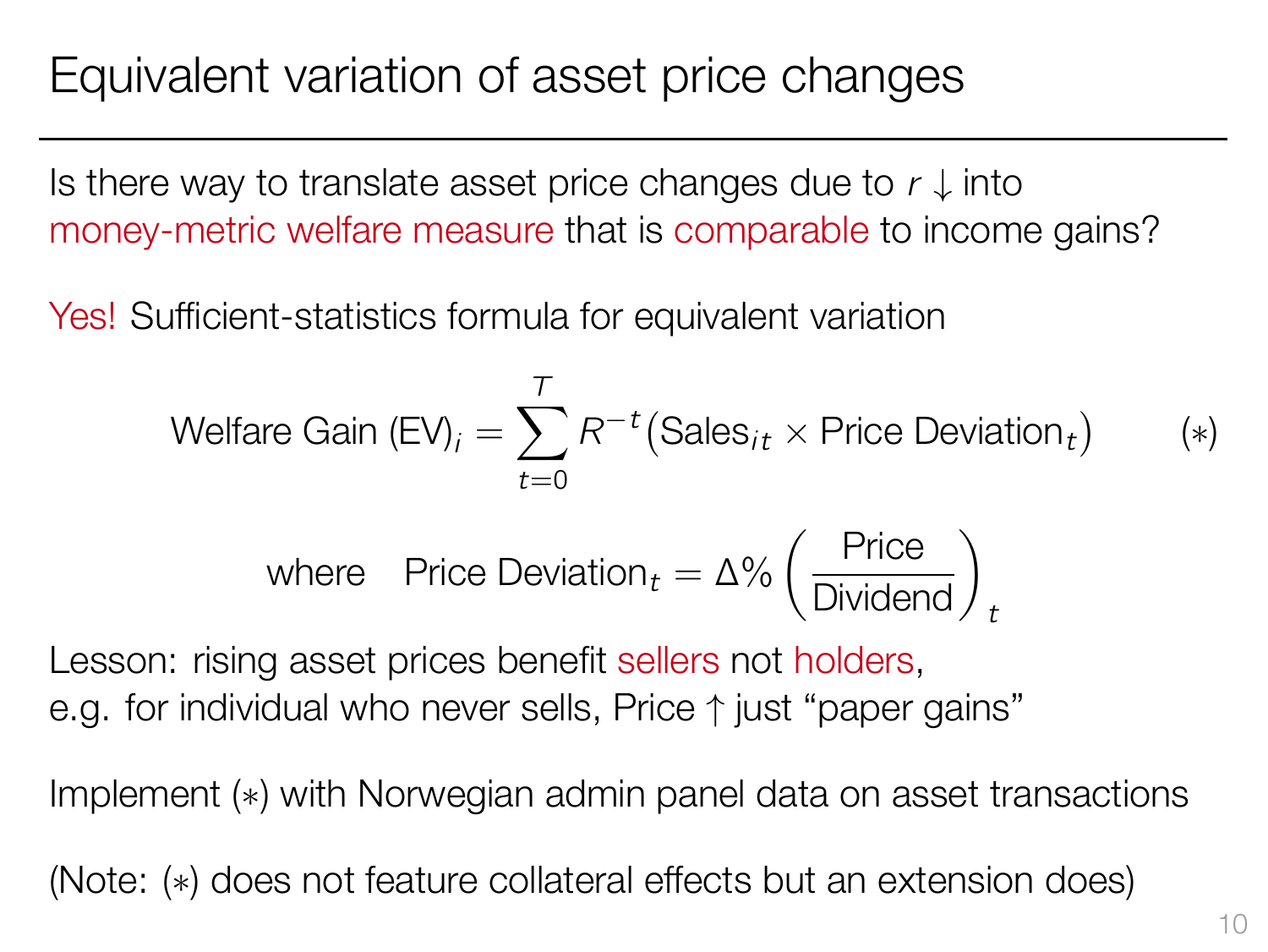#### Equivalent variation of asset price changes in Norway

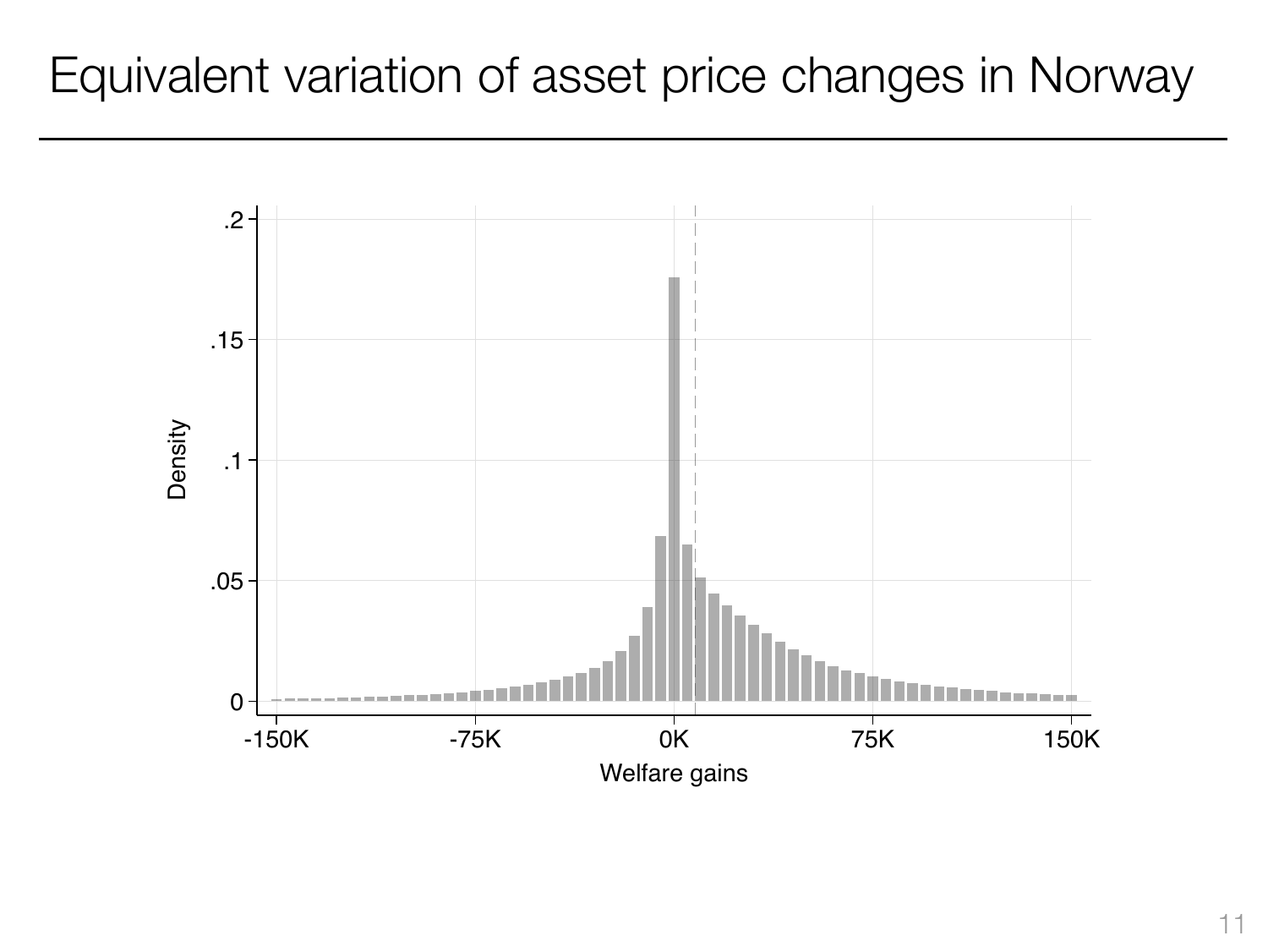### Welfare gains (EV) *<* wealth gains



- *•* Welfare gains on average lower than wealth gains (or even *<* 0)
- They are correlated (selling requires having) but correlation =  $0.3_{12}$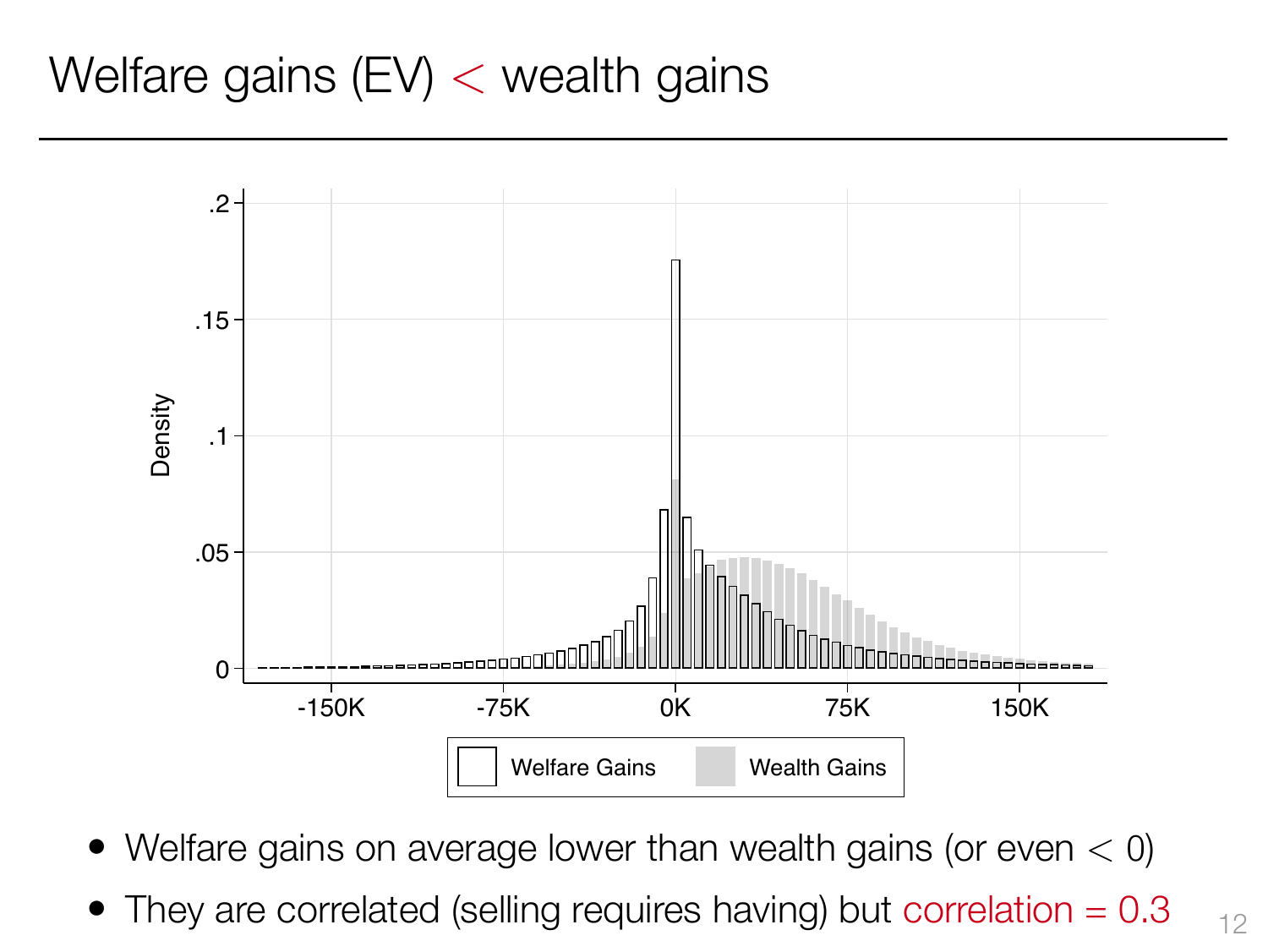Careful when comparing earnings gains and unrealized capital gains

To do this in satisfactory fashion, really need one of

- 1. consumption data
- 2. transaction data (like in Norway)

I am nervous about provocative conclusion that accomodative monetary policy hurts overall racial inequality

But the following conclusion still stands:

*•* "Monetary policymakers face trade-off: monetary accommodation widens racial wealth inequality as it reduces income inequality."

and that is a very interesting and important finding!